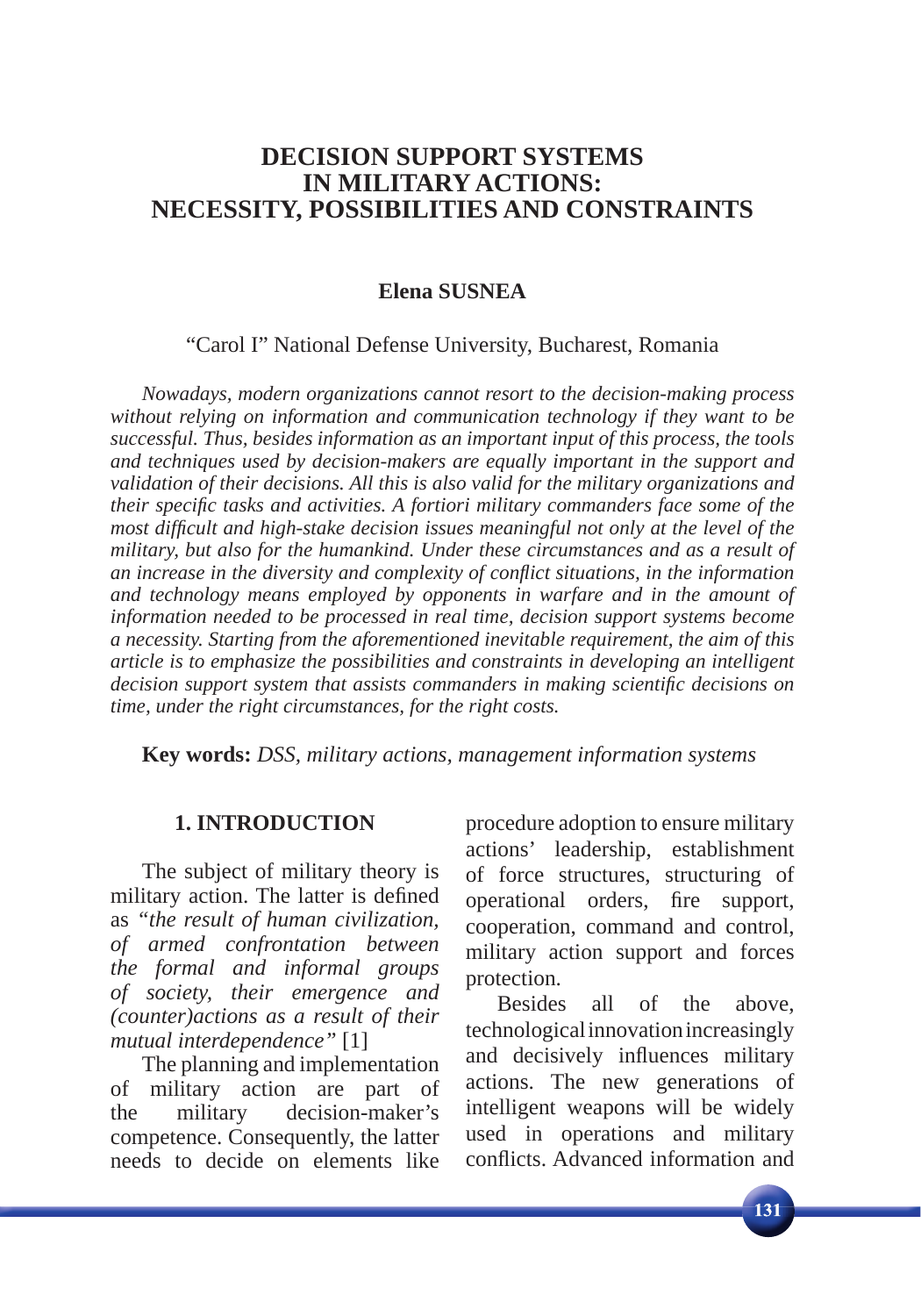communication technology used in developing these weapons provide new military opportunities. This technology facilitates data gathering, processing and analysis, as well as information extraction and rapid dissemination to almost any conflict area. Moreover, the development of the military processes is under the direct influence of technological development. Therefore, it is not redundant to identify a clear direction towards using the new information and communication technology in the military field [2].

The development of Information Systems Management (ISM) contributed dramatically to providing the right means to gather and process the data needed by military leaders to extract meaningful information so as to increase the quality of all aspects related to the management of forces and material resources (information included). However, these systems have not enabled the generation of decision alternatives and appropriate solutions to address the new opportunities and issues related to military action. Therefore, they did not have the capability to solve some management problems. This shortcoming was solved through the development of Decision Support System (DSS).

The aim of this paper is to overview DSS and its relationship with the military field by identifying the major issues and opportunities provided by these systems in military actions.

## **2. DECISION SUPPORT SYSTEMS: BASIC CONCEPTS**

Decisions are the outcome of managers' and leaders' work. In a globalized and increasingly complex and dynamic society, decision-makers should have the necessary abilities to decide better and quicker.

Beginning in the late 1970s, many practitioners and researchers focused on the development of computer-based systems that help managers make decisions based on scientific approaches. This initiative *"generated much optimism about the prospects for improving decision making"* [3].

In this respect, some authors consider that *"by the 1990s, the decision makers were well versed in mathematical and statistical techniques needed for usefulness analysis, operations research, decision matrices and probabilistic decision trees"* [4].

The term of decision support system (DSS) has many connotations but it can be mainly characterized as a *"model-based set of procedures for processing data and judgments to assist decision-makers"* [5] situated at different levels in the chain of command to solve semi-structured and unstructured decision tasks. Further, DSS stimulates the decisionmakers to improve the decisional process and make the right decision in order to obtain high and quick performance. It also helps decision makers to extend their capabilities,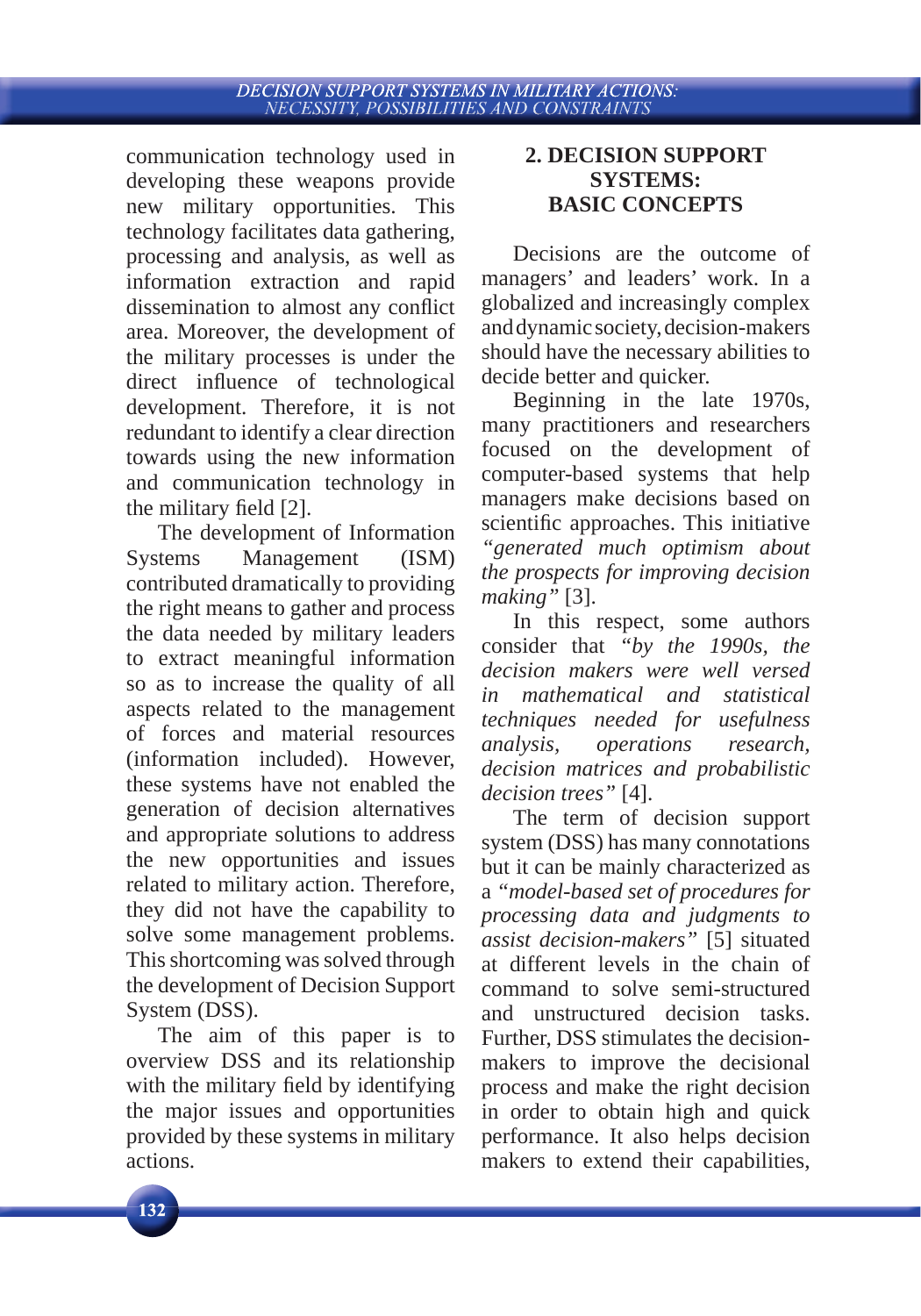Vol. 3, Issue 2 (5) /2012

but it does not replace their decisions [6].

DSS are also seen as *"technologies that help convey the right knowledge to the right decision makers at the right time in the right representation, and for the right costs"* [7].

The APICS Dictionary defines DSS as "a computer system designed to assist managers in selecting and evaluating courses of action by providing a logical, usually quantitative analysis of the relevant factors" [8]. Therefore, this system can support military commanders in their primary job of making good, timely decisions. Routine, or structured, reports often do not help because they may contain data that may come in a too great amount, in the wrong form, or not timely enough. A DSS is designed to provide relevant information in a timely manner and a format that is easy to understand.

Thus, structurally, a DSS has four basic components: the data management subsystem, the management subsystem model, user interface, and users. There are some advanced DSS also containing the knowledge management subsystem [9]. The first three components are viewed as software parts, while the last try to include the decision maker. The multi-layered architecture provides powerful instruments for recognizing and solving problems during the decision making process [10]. As a result, military commander performs specific decision task based on a permanent dialogue with the system.

The support of the military commander and his staff in the decision-making process has to be the main objective of the respective systems in order to increase the overall efficiency of the Command and control – Reconnaissance – Effects integrated system. From this perspective, DSS contributes to the Command and Control Superiority [11].

## **3. MILITARY ACTIONS**

### **3.1. Preliminary aspects**

In its classical form, military action is defined as the total number of land, air and maritime operations led by a group of forces, elements and/ or means belonging to various force categories within an environment characteristic for each of them, into a given geographical area, for given period of time, in a unitary manner, under the single command of an operational commandment in order to achieve some goals.

Regarding the nature of the participant forces, the types of operations executed are: joint, multinational, interdepartmental, and independent.

Under the current circumstances that are best characterized under the umbrella phrase of the twenty-firstcentury globalized world, the military action acquires new characteristics. Consequently, nowadays it resembles police actions and must be concerned with minimizing casualties for all sides, even at the risk of generating casualties among one's own forces.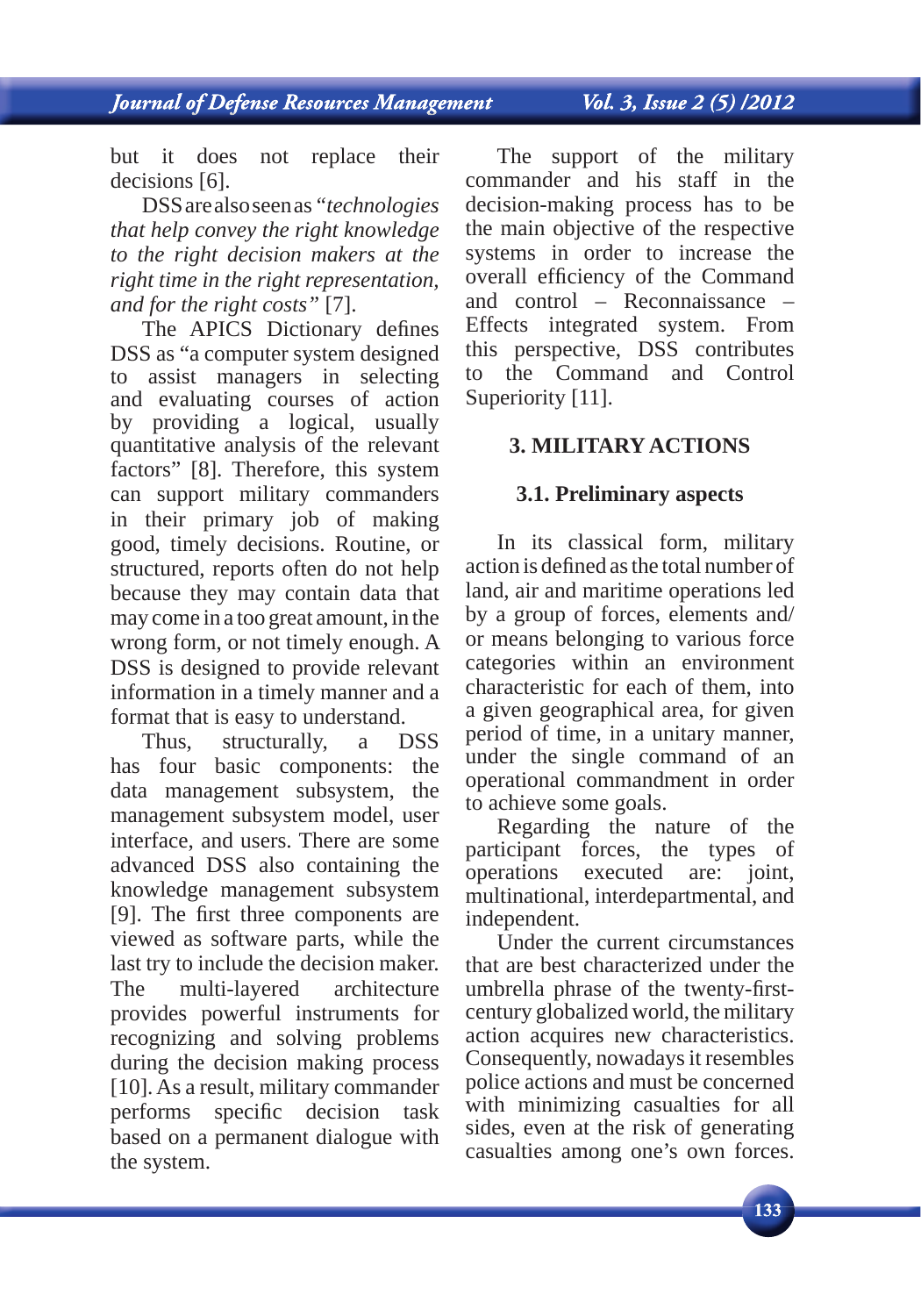Moreover, to be legitimate, such action must comply with international law provisions.

The military action tends to be the most visible and hazardous expression of national policy [12] and it must be the ultimate resort of political leaders. However, nowadays, even if the relation between the political decision and its military enforcement has not changed, things are not the same in the decision elaboration system. In this respect, it is worth reminding the increasing roles of international alliances and coalitions, of various security bodies, and of the media and public opinion. As a result, "political will" acquires new meanings and, regardless of the organization (i.e. great powers, NATO, the European Union, security organizations and coalitions) it is mostly oriented towards crises and conflict management, war prevention and the eradication of terrorism as a contemporary phenomenon. Consequently, the dynamics of military action is characterized by responsibility and global coverage.

## **3.2. DSS: some major issues**

In our opinion, the introduction of a new DSS in the military action may lead to some important problems.

The first major problem consists of money and time constraints. In this respect, the acquisition and training costs required by an optimal use of the new DSS may prove impossible.

Second, the expansion of conflict areas involves a greater need to share data. In this context, there are concerns regarding the security of DSS knowledge and large databases. Moreover, the changes introduced by the new DSS may not be acceptable in terms of military doctrine or rules of engagement [13].

Third, the expertise developed by the decision-maker with previous systems may prove irrelevant in the context of the new procedures introduced by the new DSS. In this particular situation, the introduction of the new DSS may place all decision-makers at novice level.

While a computer system is the backbone of the DSS, it requires cross-functional teams to build the database and a model that is unique to the decision areas supported. From this point of view, the human factor plays an important role because the efficiency principle is related to how well the original data are organized in the system. It is also important the nature of data to be used as input for the system. Therefore, the objective and subjective quality of data is another issue that needs attention in the use of a DSS for taking decisions. This is because the poor data quality can lead to less effective decisional acts and poor decision outcomes.

The objective nature of data quality is based on evaluating the conformity of data to the initial specifications and integrity rules, or their correspondence to external phenomena. In this respect, measures related to data delivery, actual data use, and data users' perceptions must be taken. Furthermore, even with the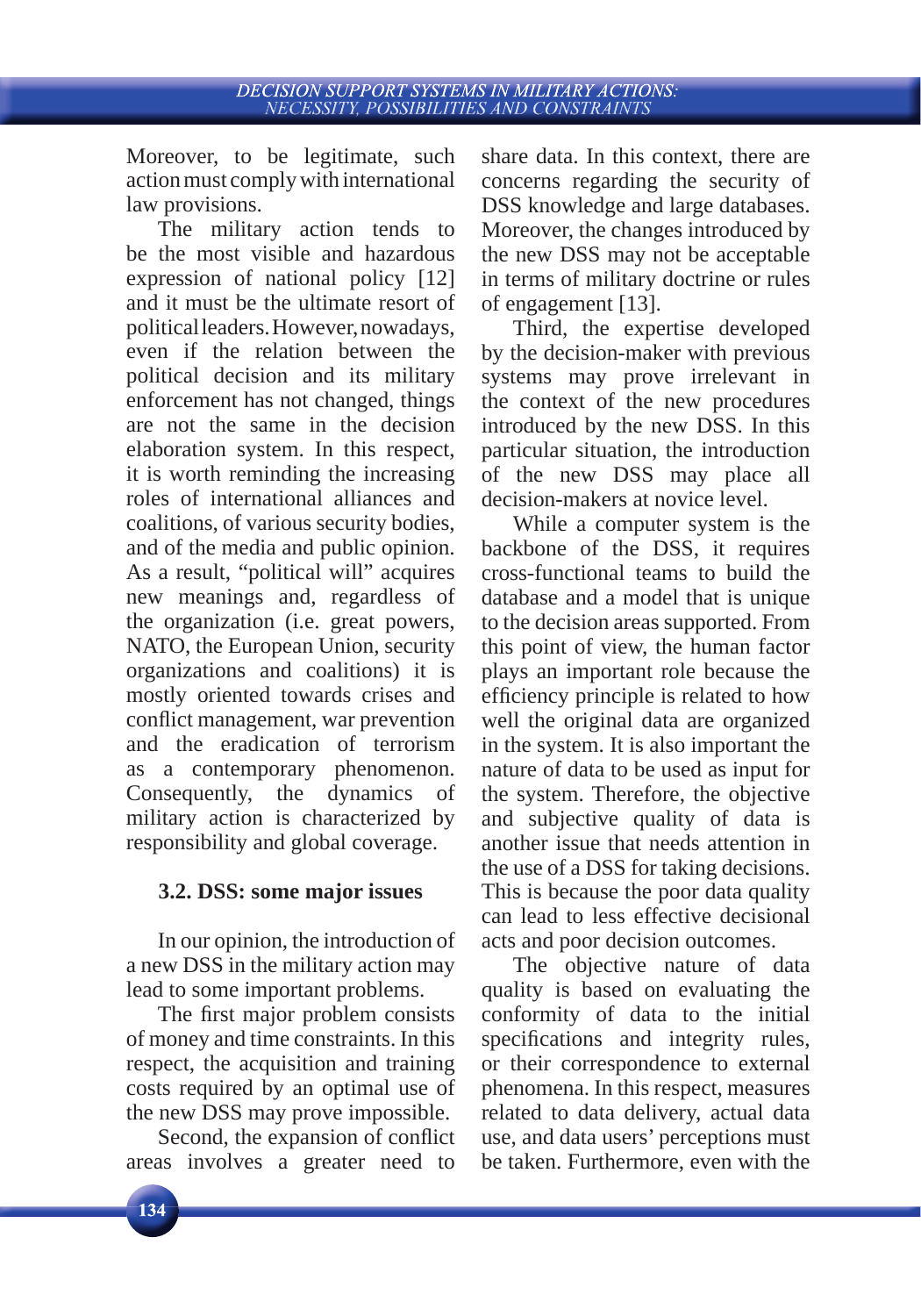data that meet the basic requirements there may be some problems. Thus, data objectively evaluated as qualitative may be regarded as unsatisfactory by the managers who have to use them because of quality loss as a result of deficiencies in delivery mechanisms, processes or interfaces.

The subjectivity in data quality consists in the need for continuous feedback from the decision-makers on the problems encountered in data reception and processing.

A major issue in implementing DSS refers to the reduction of human errors. These computerized systems are intended to improve the performance of human operators by filtering and integrating raw process data, interpreting the status of particular situations, prioritizing goals and providing advice. Human operators focus their attention on the most relevant data and highest priority problems, and dynamically manage change situations more easily using the computerized system. There are many support systems used by DSS operators to aid the surveillance, diagnosis, and prevention of human errors. On one hand, there are indirect support systems using integrated graphic displays, configurable displays, ecological interface designs and information systems (e.g. the alarm systems). On the other hand, the direct support systems include intelligent advisors, computer-based procedures, fault diagnosis systems, and computerized DSS.

In our opinion, the development of Decision Support System (DSS) is challenging, as it must include system designers and specialists to ensure the cognitive fit between the DSS and the decision-maker so that decision-making effectiveness is maximized. The validation step from the DSS development process is very important because it determines how the implemented system satisfies the purpose and expectations of the user. Reducing human errors requires personnel trained in IT, but also military specialists.

A DSS that has already been used before is considered advantageous and necessary in order to shorten reaction time in the decision making process so that the results are included in relevant course of actions.

#### **3.3. Possibilities**

Military actions are complex situations occurring in complex environments. Therefore, the decisions taken in this field must be treated in a complex manner. The challenge is the integration of logical processes with military decision-makers' intuition in the obtaining of the most efficient decision alternatives. Concerning these alternatives, we agree with some authors who consider that *"by a complex situation, we mean one that may be difficult to define and may signifi cantly change in response to some solutions; may not have a single "right" answer; is triggered by many forces; has no (or few) predecessors…"* [14].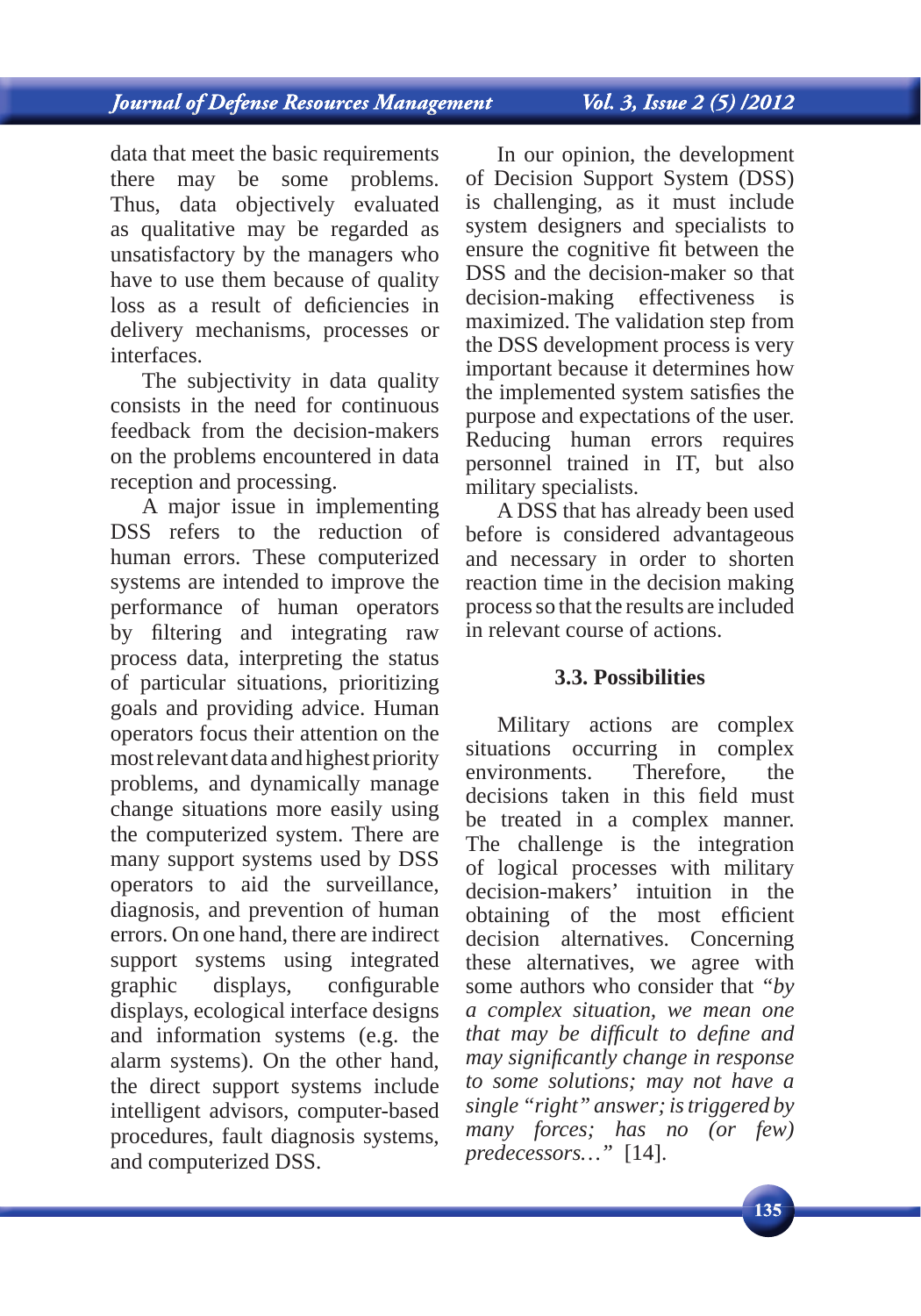# DECISION SUPPORT SYSTEMS IN MILITARY ACTIONS:<br>NECESSITY, POSSIBILITIES AND CONSTRAINTS

In the complex environments characteristic of military actions where human errors may have tragic consequences, DSS are essential to the execution of complex tasks. The technological evolution constantly increases the scope of the operational theatre and the tempo of the response. Moreover, a huge load of uncertain data is generated by the environment. Clearly, this large amount of data may exceed the human capability in processing them. Information technology support is designed to cope with those human limitations in such complex environments. Thereby, intelligence decision making systems use data fusion that consists of processes automation so that diverse sets of raw data from different sources are combined into a single set of meaningful information that is greater than the sum of its contributing parts [15]. Due to this technology, the interval between data gathering to model creating is greatly reduced.

Decision Support Systems are often used as online alternatives to the development and analysis of courses of action (ACOA) and as tools that can be used for Online Doctrine and Tactics Techniques, and Procedures (DTTP) for support to operations. In this regard DSS offers the following possibilities:

makes the evaluation of command and control processes and the friendly or foe capabilities' performance assessment possible;

- supports the military commander and his staff in their headquarters by increasing their ability to identify new opportunities;

- supports al phases of the command and control process;

uses computer-based, automatic and closed models that can be adapted to the current situation [16].

As for the generic operations performed by DSS the following types can be used for military actions: file drawer systems, information models for analysis, representational models and suggestion models.

A pertinent example of a file drawer system is the one used by the US Department of Army called ARIMS (The Army Record Information Management System) that is applied to all unclassified Army records, including For Official Use Only (FOUO), regardless of medium, as well as to all Army records classified as SECRET (US Army Department: 2007).

The information models for analysis took many forms in the military field. One development has been an increased emphasis on building "realistic" models and simulations, including the so-called virtual world. These are more than mere analytic constructs designed to capture just enough about a system to do system analysis. They are attempts to study, understand, and interact with the real world through models that have increasingly high fidelity in many respects. A challenge at the frontier of the decision-making science is developing well-conceived families of models and human games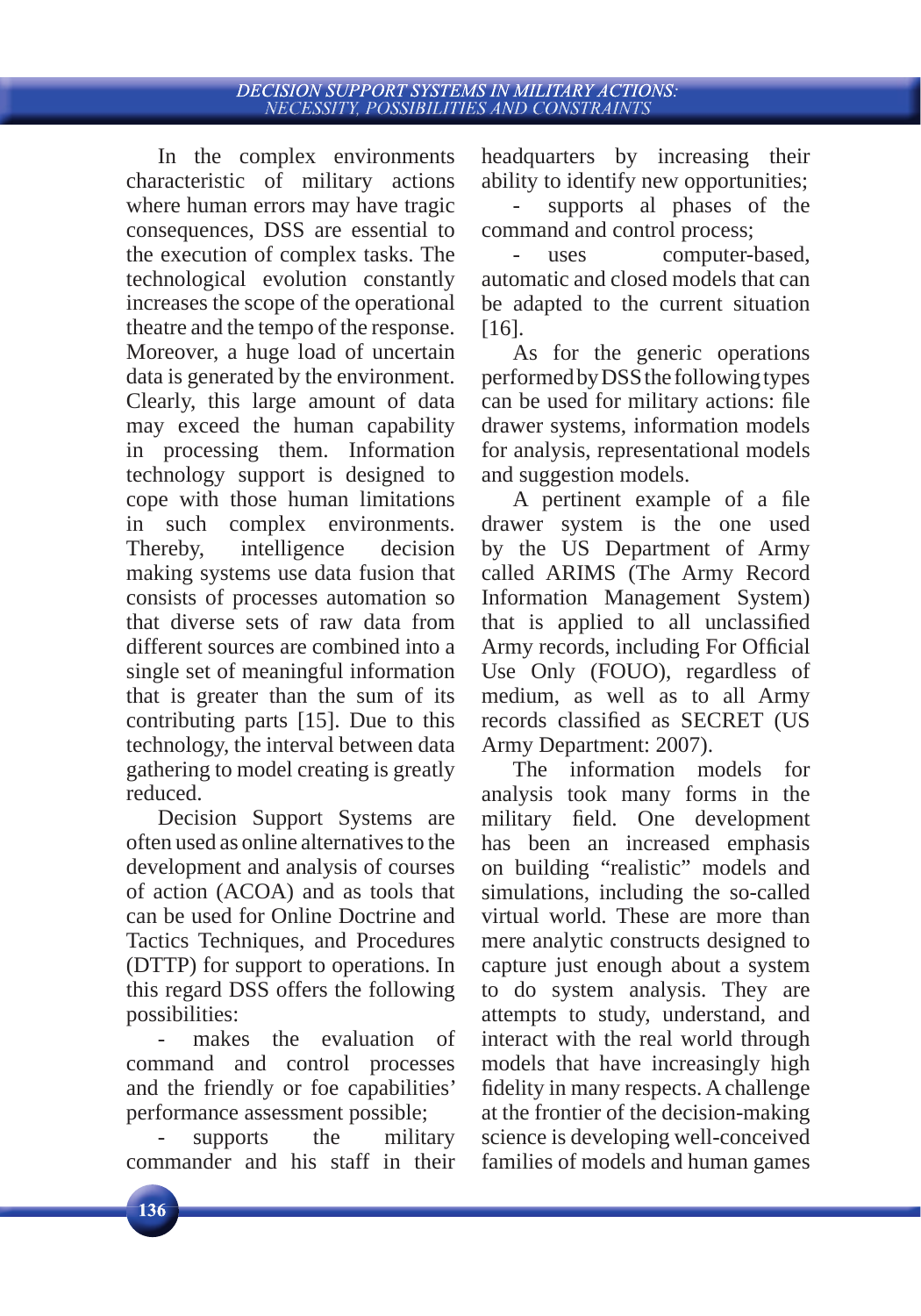that are much more rigorous and mutually informed and that have been regarded as families of models in the past. A second development has been to discover new methods to help in the creative and imaginative aspects of strategic planning. Three such methods are Uncertainty-Sensitive Planning (USP), Assumption-Based Planning (ABP) and "Day After ..." games [17].

DSS is also used in situation assessment which is the ongoing process of inferring relevant information about the forces of concern in a military situation. Relevant information can include force types, firepower, location, and the past, present and future course of action. Situation assessment involves the incorporation of uncertain evidence from diverse sources. These include photographs, radar scans, and other forms of image intelligence, or IMINT; electronics intelligence, or ELINT, derived from characteristics of emissions generated by enemy equipment; communications intelligence, or COMINT, derived from the characteristics of messages sent by the enemy; and reports from human informants (HUMINT). These sources must be combined to form a model of the situation [18].

Among the DSS used in military action, the simulation systems used as adds-on to the C4I systems play an exquisite role especially in: all processes of command, control, communication, intelligence, reconnaissance, attrition, movement, etc. relevant to the problem to be

solved which must be adequately modelled; the command agents and computer generated forces (CGF) that have to be used for automatic order generation and intelligent behaviour of simulated entities; the initial state of the simulation which must be generated automatically out of the data available from the C4I systems and adequate and validated data which must be available for the simulation system [16].

The DSS suggestion model has the role to produce suggestions about how to decide in certain situations. It is a model that can only support the repetitive decision situations and it needs an appropriate set of models in order to work.

Military actions depend on realtime information sharing to make time critical decisions. Inherent in this process are network-centric operations (NCO) that integrate the isolated air, land, sea, and spacebased systems that gather, process, and disseminate vital information. NCOs enhance information sharing and collaboration to improve the quality of information and shared situational awareness.

## **3.4. Barriers to DSS implementation**

Some of the main characteristics of today's security environment are *"exquisite technique and technological development in the military fi eld and the easiness to access the products prone to be used as weapons by not necessarily*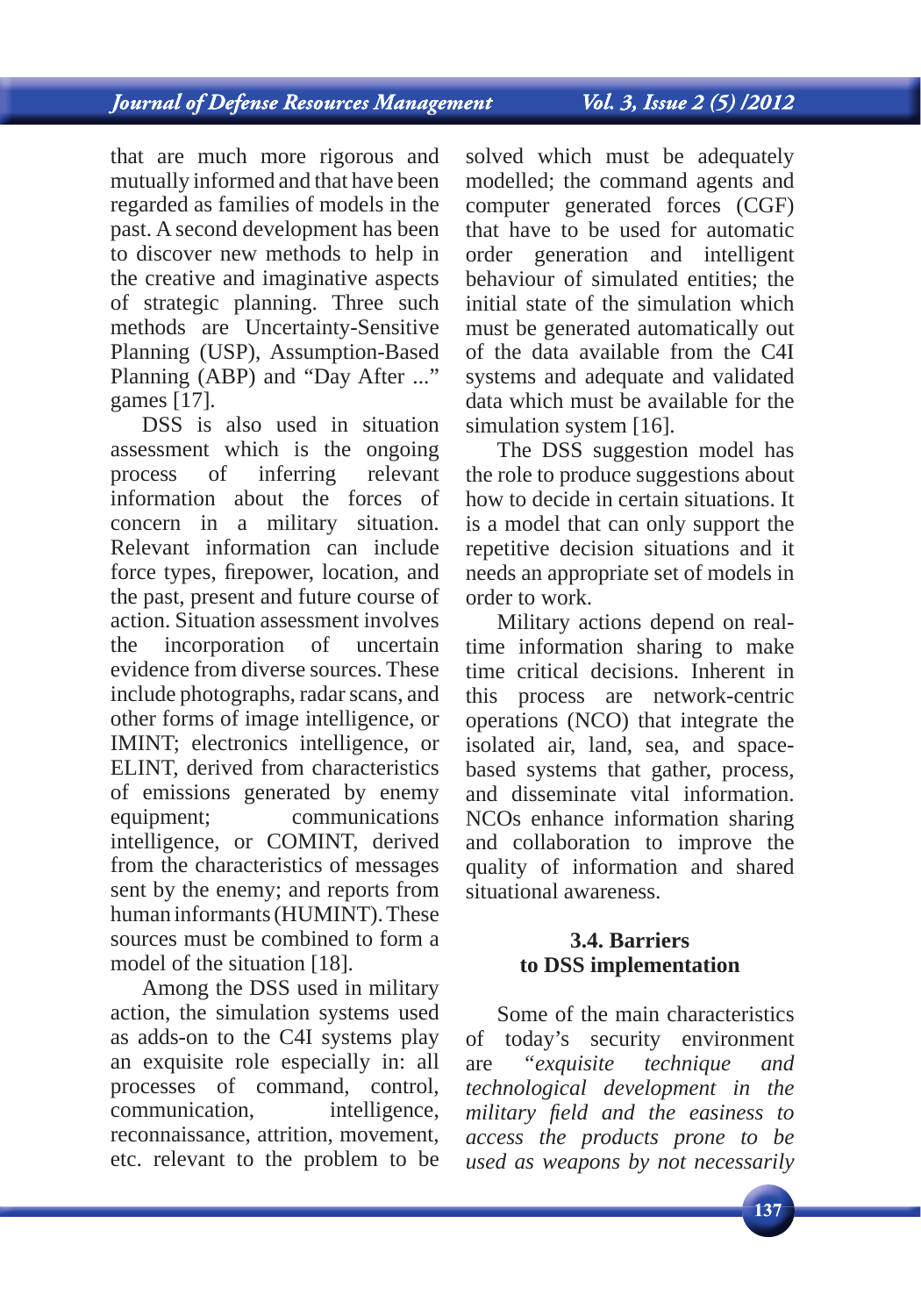# DECISION SUPPORT SYSTEMS IN MILITARY ACTIONS:<br>NECESSITY, POSSIBILITIES AND CONSTRAINTS

*well-intended categories of states and organizations"* [19]. DSS is as effective as the context in which it functions and the individuals who use it. Here we speak about the existence of the qualitative and quantitative resources needed to implement a DSS, as a matter of suitable and standardized communication and information systems, trained personnel and decision-makers capable to analyze and interconnect computerized results with human intuition.

Issues regarding computer literacy and hardware/software requirements are identified as initial barriers.

The ability to integrate and correlate a vast amount of disparate information from multiple sensor and heterogeneous data resources of varying degrees of uncertainty in real-time is an impediment for mission-critical decision support systems (DSS).

One recognized characteristic for the successful implementation of DSS tools is their adaptability to the existent management approaches. In this respect, efforts for changing current/common management practices are necessary.

There are a series of factors contributing to the success or failure of DSS implementation. In terms of personal factors, there are many barriers in implementing DSS related to prior expectations, education, value and belief, impact on user's job [20]. The technical factors refer to user interface and system performance and reliability. There are also factors emerging from the interconnection of both personal and technical aspects in the form of social content gain and loss before and after DSS implementation. There are also other factors [23] related to the external environment, or some organizational aspects such as changes in the interpersonal relations and in the management processes that the DSS is designed to aid.

## **4. CONCLUSIONS**

Over the past decade many researches and practitioners have broadened their activity focusing increasingly on the development of decision support systems that emulate human decision-maker capabilities. For the military field, the development of such systems is very useful in the current dynamic security environment.

DSS is a computerized system that is intended to interact with, and complement human decisions. Therefore, the ideal DSS for military actions must have the following characteristics: it provides the information needed by the commander; it can be easily controlled by humans dealing with large amount of data; it complements the power of the human mind by offering solutions to a wide variety of military problems.

The effectiveness of DSS depends on the resources needed to create it and on its appropriate design and use. The main issue when it comes to employing DSS in military action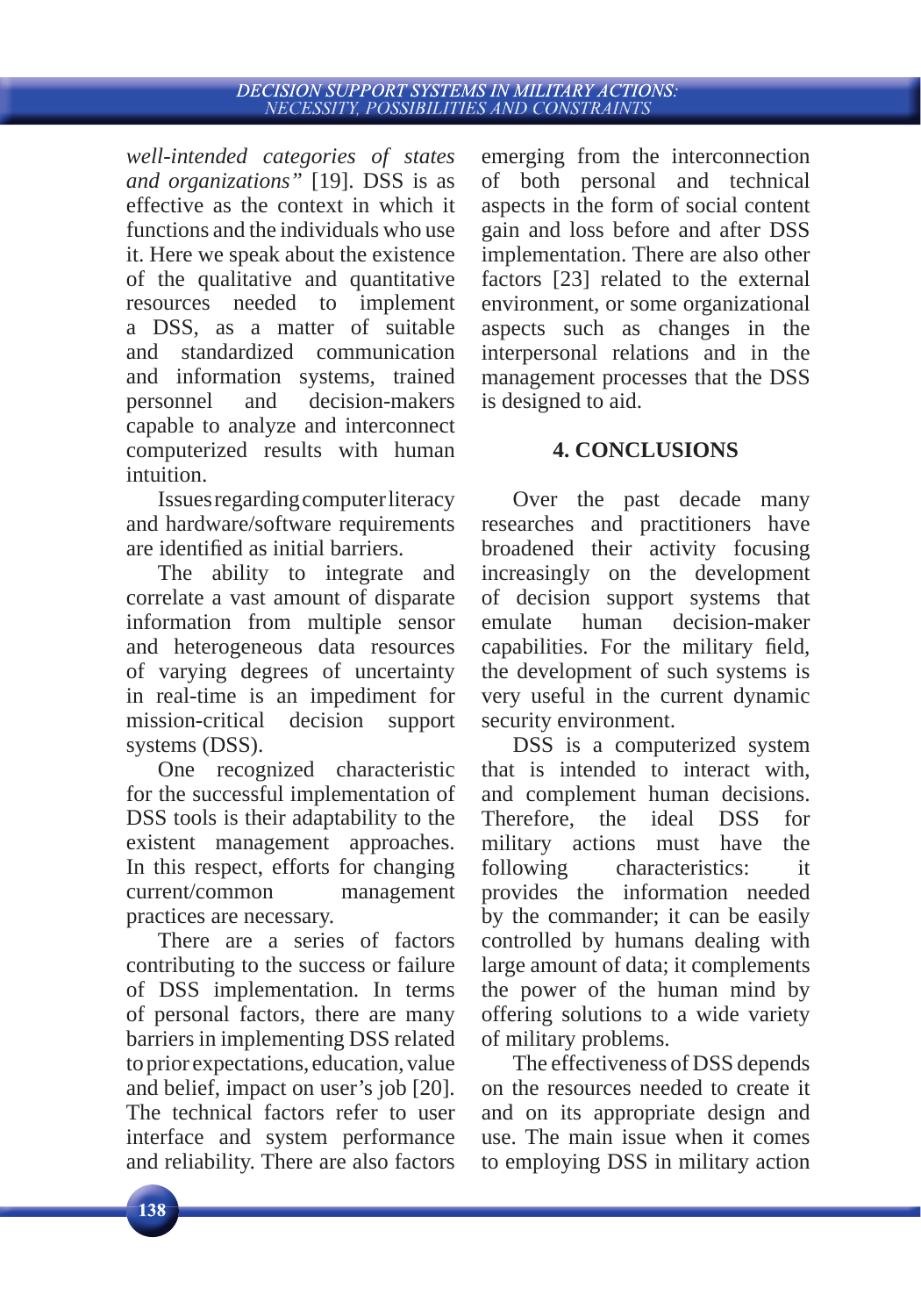is to confer superiority. This is all the more a stringent problem if the increase in battlefield information rate brought about by modern weapons, sensors, and tactics is taken into account. That requires selective but extensive application of automation to assist commanders and their staffs in reaching timely and appropriate decisions.

In our opinion, the problem of real-time decision-making represents a fundamental challenge to the artificial intelligence used in the military action, and has been kept under scrutiny by researchers.

#### **REFERENCES**

[1] Medzmariashvili Elguja (2011) Novel Approach to Indirect Actions in Military Theory, München: GRIN Verlag GmbH, p. 2..

[2] Sușnea Elena, "Using Artificial Neural Networks in eLearning Systems", Scientific Bulletin, Series C, 72, 4, 2010.p. 92.

[3]Power J. Daniel (2002) Decision Support Systems: Concepts and Resources for Managers, Westport: Greenwood Publishing Group, Inc., p. 1.

[4] Sashkin Marshall (2001) Tough Choices: The Managerial Decision-Making Assessment Inventory, Seabrook: Ducochon Press, p. 17.

[5] Little D. C. John, "Models and Managers: The Concept of a Decision Calculus", Management Science, 16(8), 1970, http://mansci.journal.informs.org

 [6] Filip G. Florin, Sisteme suport pentru decizii, Bucureşti: Editura Tehnică, 2004, p.59.

[7] Burstein Frada, Holsapple W. Clyde (editors), (2008) Handbook on Decision Support Systems 1, Berlin: Springer-Verlag., p. 21.

[8] Schuster W. Edmund, Allen J. Stuart, and Brook L. David (2007) Global RFID: The Value of the EPCGlobal Network for Supply Chain Management, Berlin: Springer-Verlag, p. 292.

[9] Turban Efraim, Aronson E. Jay, Liang Ting-Peng (2005) Decision Support Systems and Intelligent Systems, 7th edn., New Jersey: Pearson/ Prentice Hall, p. 292.

[10] idem, p. 663.

[11] Tolk Andreas, "Decision Support Systems – Technical Prerequisites and Military Requirements", in 2000 Command and Control Research and Technology Symposium Proceeding, June 2000, http://arxiv.org.

[12] Department of Defence of the United States of America, "Capstone Concept for Joint Operation, Version 3.0", http://www.dtic.mil/futurejointwarfare , (accessed September 1, 2012).

[13] Burstein Frada, Holsapple W. Clyde (editors), (2008) Handbook on Decision Support Systems 1, Berlin: Springer-Verlag. p. 4.

[14] Chen Miao, Zhu Qiuming, and Chen Zhengxin, "An Integrated Interactive Environment for Knowledge Discovery from Heterogeneous Data Resources", Journal of Information & Software Technology, 43, 1, July 2001.

[15] Petrov V. Plamen, Zhu Qiuming, Hicks D. Jeffrey, and Stoyen D. Alexander, "A Hierarchical Collective Agents Network for Real-time Sensor Fusion and Decision Support", in AAAI Workshop Technical Report WS-02-15, Menlo Park: AAAI Press, 2002.

[16] Tolk Andreas, "Decision Support Systems – Technical Prerequisites and Military Requirements", in 2000 Command and Control Research and Technology Symposium Proceeding, June 2000, http://arxiv.org.